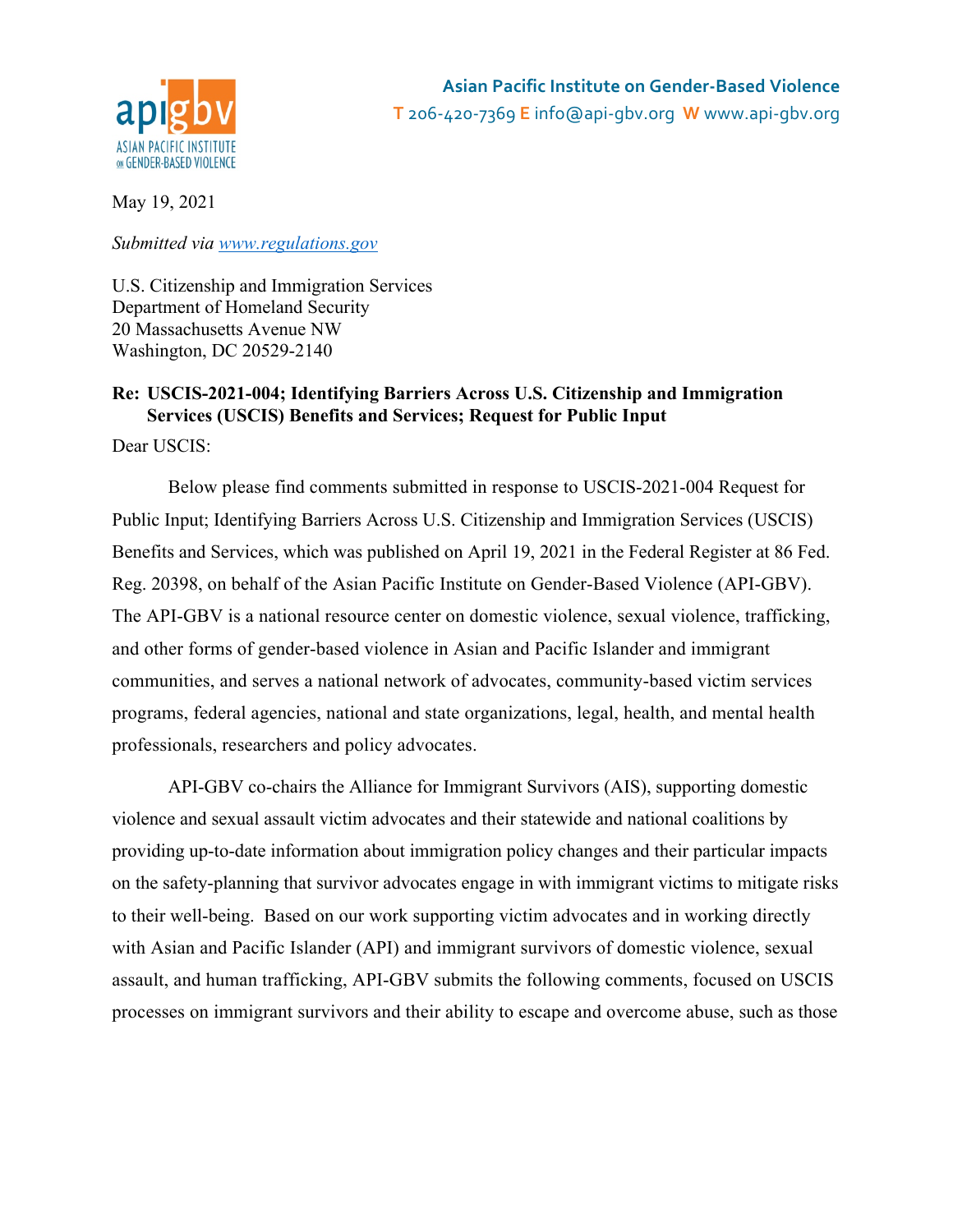available through the Violence Against Women Act ("VAWA") and the Trafficking Victims Protection Act ("TVPA"), $<sup>1</sup>$  as well as other forms of immigration relief that survivors access.</sup>

Congress has affirmed its commitment to supporting victims to escape, recover from, and overcome abuse in various legislative enactments, including VAWA,<sup>2</sup> the Child Abuse Prevention and Treatment Act ("CAPTA"),<sup>3</sup> and the Victims of Trafficking and Violence Protection Act ("TVPA").<sup>4</sup> Specifically in the immigration code, a bipartisan Congress sought to limit the ability of abusers to leverage immigration laws and the fear of deportation against their victims, creating the battered spouse waiver of the Immigration Act of 1990,<sup>5</sup> and VAWA of 1994. 6

Members of immigrant communities with uncertain immigration status are particularly vulnerable to crimes such as domestic violence, sexual assault, and human trafficking because, if they fear they will be deported for contacting law enforcement, they are unlikely to report abuse, sexual assault, and other crimes.<sup>7</sup> Congress' clear intent in creating VAWA self-petitioning and the U and T visas was to reduce noncitizen victim's fears that leaving their abusers and/or accessing legal system help would result in their removal.<sup>8</sup>

<sup>4</sup> The Victims of Trafficking Protection Act of 2000, Pub. L. No. 106-386 (2000)

<sup>&</sup>lt;sup>1</sup> The Violence Against Women Act of 1994, Pub. L. No. 103-322, Title IV, 108 Stat. 1902-55 (codified in scattered sections of 8 U.S.C. and 42 U.S.C.) and subsequent reauthorizations; Victims of Trafficking and Violence Protection Act of 2000, Pub. L. No. 106-386, (2000); Violence Against Women and Department of Justice Reauthorization Act of 2005, Pub. L. No. 109-162, ((2006), and the Violence Against Women Reauthorization Act of 2013, P.L.,113- 4,127 Stat. 54 (2013).

<sup>2</sup> The legislative history accompanying VAWA and the TVPA demonstrates that Congress intended to reduce barriers that immigrant victims face in accessing safety. Senator Patrick Leahy explained that the U visa "ma[d]e it easier for abused women and their children to become lawful permanent residents" and ensured that "battered immigrant women should not have to choose to stay with their abusers in order to stay in the United States." 146 Cong. Rec. S10185 (2000) (statement of Sen. Patrick Leahy); More recently, during the debate on the VAWA of 2013, Senator Amy Klobuchar described the importance of the U visa program, recounting several cases where the perpetrator threatened to deport the immigrant victim if the victim came forward to law enforcement. 159 Cong. Rec. S 497, 498 (2013).

<sup>&</sup>lt;sup>3</sup> The Child Abuse Prevention and Treatment Act of 2010, Pub. L. No. 111-320 (codified in 42 U.S.C. 5101, et seq.)

<sup>5</sup> P.L. No. 101-649, 104 Stat. 4978, codified at 8 U.S.C. §1186a(c)(4)),

<sup>6</sup> P.L. No. 103-322, 108 Stat. 1902-1955 (1994)

<sup>7</sup> *See* Stacey Ivie et al., *Overcoming Fear and Building Trust with Immigrant Communities and Crime Victims*, Int'l Ass'n Of Chiefs of Police (Apr. 2018), *Retrieved from* https://www.policechiefmagazine.org/wp-

content/uploads/PoliceChief\_April-2018\_F2\_Web.pdf ; Lindsey Bever, *Hispanics "Are Going Further into the Shadows" Amid Chilling Immigration Debate, Police Say,* Wash. Post (May 12, 2017),

https://www.washingtonpost.com/news/post-nation/wp/2017/05/12 immigration-debate-might-be-having-a-chillingeffect-on-crime-reporting-in-hispanic-communities-police-say.

<sup>8</sup> Victims of Trafficking and Violence Protection Act of 2000, Pub. L. No, 106-386, § 1502(a)(1)(2) (Oct. 28, 2000). (emphasis added). *See also* New Classification for Victims of Criminal Activity; Eligibility for "U" Nonimmigrant Status, 72 Fed. Reg. 53,014 (2007).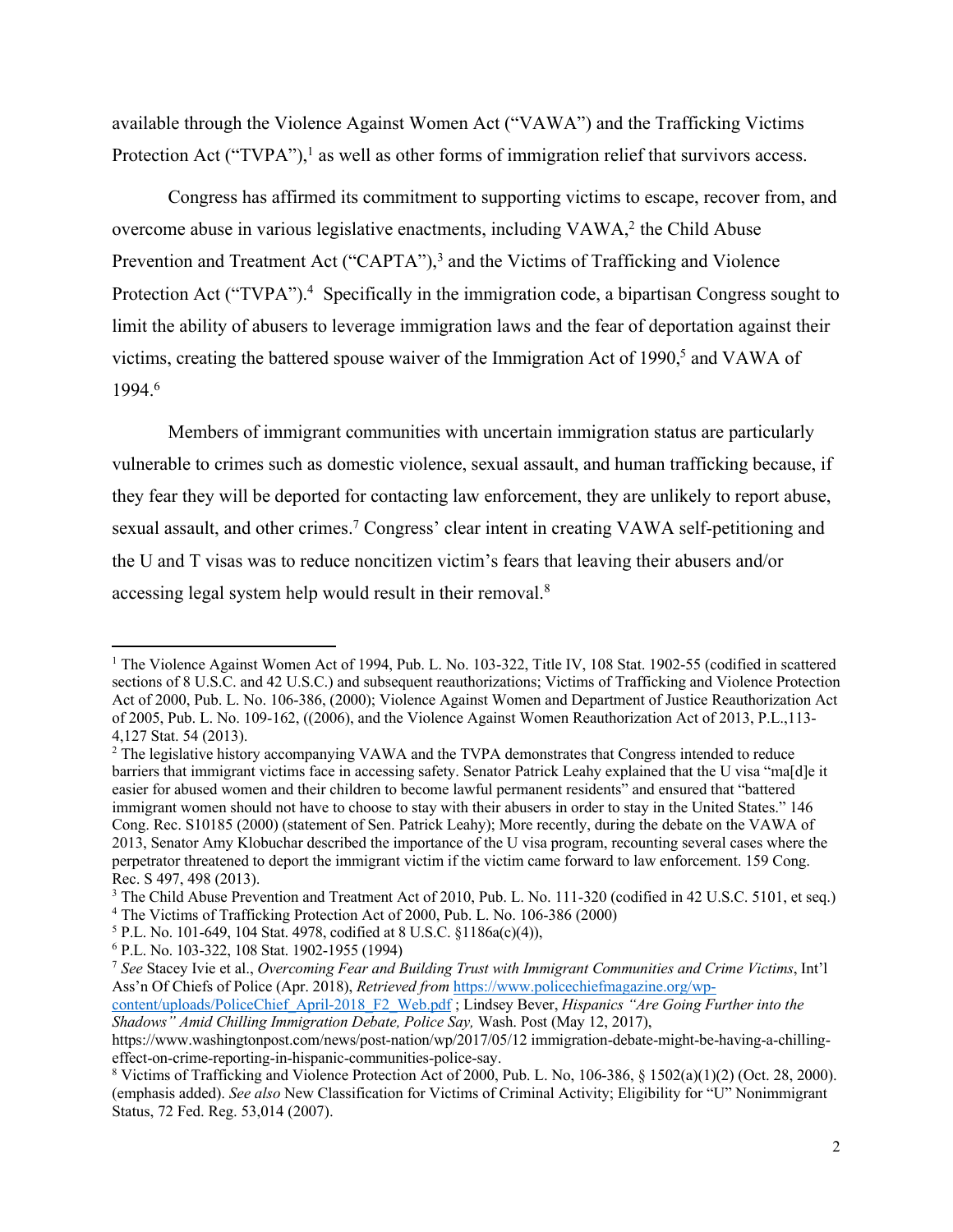In addition, the United States is a party to the United Nations Convention Relating to the Status of Refugees,<sup>9</sup> which, along with its 1967 Protocol are clear that states *shall not* "expel or return" asylum seekers to any place where they could face serious harm amounting to persecution, otherwise known as the principle of *non-refoulement.*<sup>10</sup> Similarly, under other human rights instruments, such as the Convention Against Torture (to which the United States is a party),<sup>11</sup> states are obligated to not return asylum seekers to a territory where they may suffer harm that may rise to the level of persecution or torture.

USCIS policy should serve to contribute to the goals of these vital immigration protections as well as state and local protections that support survivor safety and recovery from trauma, healthy families, and violence prevention. We commend USCIS for taking initial steps to remove some of the barriers placing survivors at risk of ongoing harm, including removing the 2019 Public Charge<sup>12</sup> rule from the Code of Federal Regulations and restoring the 1999 Field Guidance, rescinding the 2018 Notice to Appear Guidance,<sup>13</sup> eliminating the "blank space criteria" for immigration form filings, $14$  and discontinuing the sponsor deeming and agency reimbursement information collection in SAVE,<sup>15</sup> among others. However, there continues to be much work to undo the lasting harm of these and other policies. Over the last several years, USCIS has imposed significant barriers in the immigration process that served to undermine the purpose and intent of VAWA and the TVPA to protect victims, as well as harmed victims seeking protection from gender-based persecution, or other forms of immigration relief - through significant regulatory changes, as well as through discrete and targeted procedural changes.

<sup>14</sup> USCIS. "USCIS Confirms Elimination of "Blank Space" Criteria (April 1,2021), available at https://www.uscis.gov/news/alerts/uscis-confirms-elimination-of-blank-space-criteria

<sup>9</sup> The obligations of the Convention Relating to the Status of Refugees, 189 U.N.T.S. 137, and the 1967 United Nations Protocol Relating to the Status of Refugees are incorporated into the Refugee Act of 1980. *See INS v. Cardoza-Fonseca*, 480 U.S. 421, 436-37 (1987). *See also INS v. Stevic*, 467 U.S. 407, 426 n.20 (1984).

<sup>&</sup>lt;sup>10</sup> Convention Relating to the Status of Refugees art. 33(1), July 28, 1951, 189 U.N.T.S. 137.

<sup>&</sup>lt;sup>11</sup> Foreign Affairs Reform and Restructuring Act of 1998, Pub. L. No. 105-277; see 8 C.F.R. § 208.16(c)).

<sup>12</sup> USCIS. "Public Charge" (last updated April 15, 2021), available at https://www.uscis.gov/green-card/green-cardprocesses-and-procedures/public-charge

<sup>&</sup>lt;sup>13</sup> DHS, "Review of and Interim Revision to Civil Immigration Enforcement and Removal Policies and Priorities," available at: https://www.dhs.gov/sites/default/files/publications/21\_0120\_enforcement-memo\_signed.pdf

<sup>&</sup>lt;sup>15</sup> USCIS, "SAVE Discontinues Sponsor Deeming and Agency Reimbursement Information Collection," (May 11, 2021), https://www.uscis.gov/save/whats-new/save-discontinues-sponsor-deeming-and-agency-reimbursementinformation-collection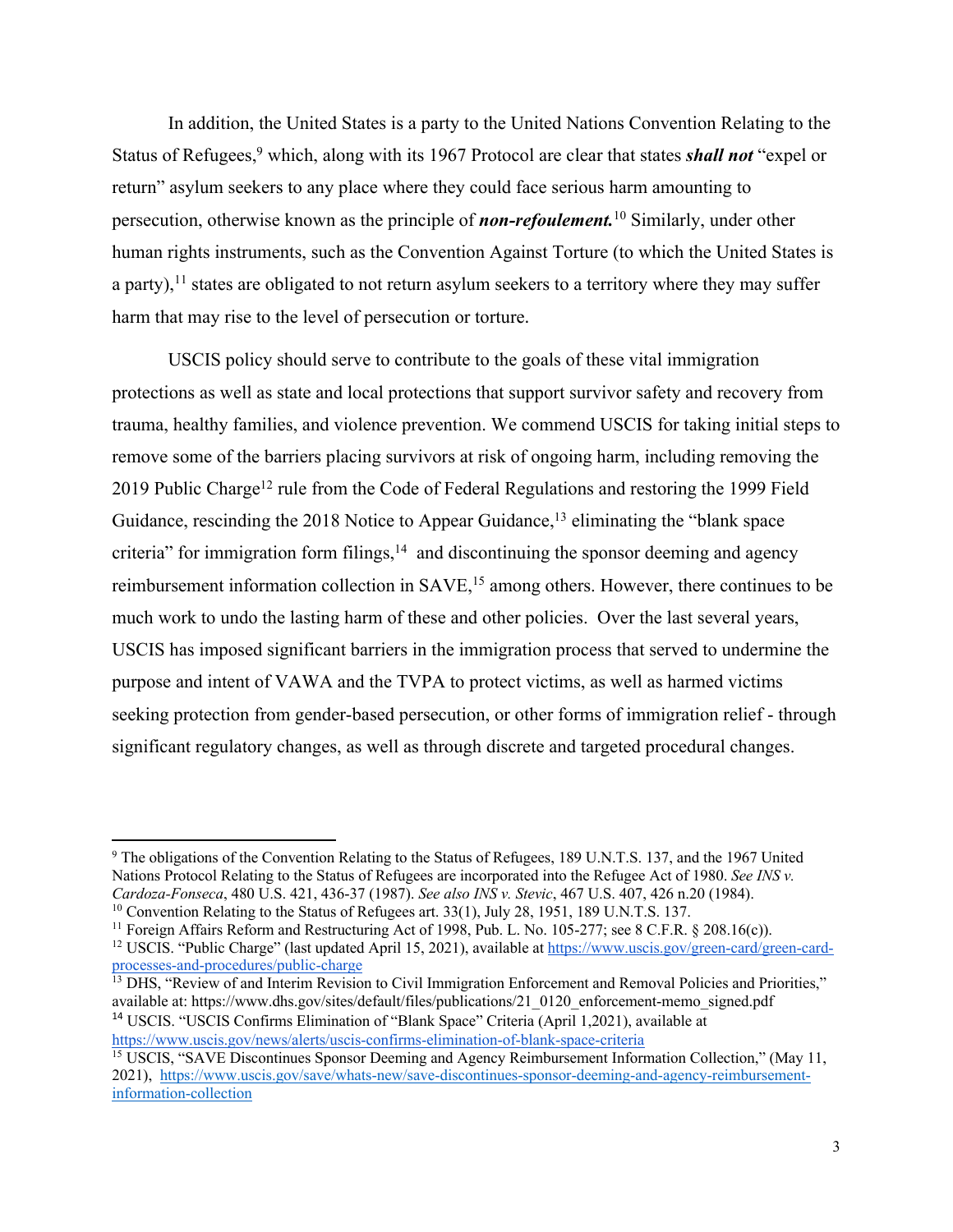The impact of these changes has resulted in survivors having been deported before their survivor-related applications for immigration relief have been adjudicated, having remained in abusive relationships and foregoing critical services intended to support victims, such as domestic violence related transitional housing or sexual assault counseling and health care due to public charge concerns, or being barred from being able to apply for asylum following a rejected credible-fear determination, or simply declining to apply for asylum or survivor-related immigration relief for fear of possibly being referred for deportation, especially given the extensive backlog in adjudications.

API-GBV has participated in developing and signed on to the *Joint Comment in Response for Public Input* from over 70 national, state, and local organizations, coordinated by AIS, which addresses recommendations related to survivor related immigration cases, and echoes the input included in those comments, and provides the following additional input.

#### **I. Regulatory Changes:**

In addition to updating regulations relating to VAWA Self-Petitions, T and U visas and I-751 abused spouse petitions as recommended in the aforementioned joint comment, USCIS should undo and reissue regulations that sought to limiting the availability of asylum and withholding protections for survivors seeking protection from gender-based persecution, as well as those limiting the availability of employment authorization for asylum seekers. USCIS should strengthen its privacy and confidentiality regulations as it relates to biometric data and clearly limit the sharing of information it collects for the purposes of adjudicating immigration petitions, with heightened protections in particular for survivor-related applications and for those fleeing persecution. In particular, USCIS should interpret 8 USC §1367 confidentiality protections to prohibit information sharing of data collected in victim related applications, including related to civil immigration enforcement.

In addition, USCIS should work to quickly update the Public Charge regulation that recognizes that immigrant survivors of domestic violence, sexual assault, and other crimes should be able to access housing, healthcare, nutrition, and other public supports to help overcome the harm they've experienced without negatively impacting their ability to regularize their immigration status. Although survivors who pursue immigration status under VAWA, T & U visa and asylum grounds are exempt from the public charge ground of admissibility under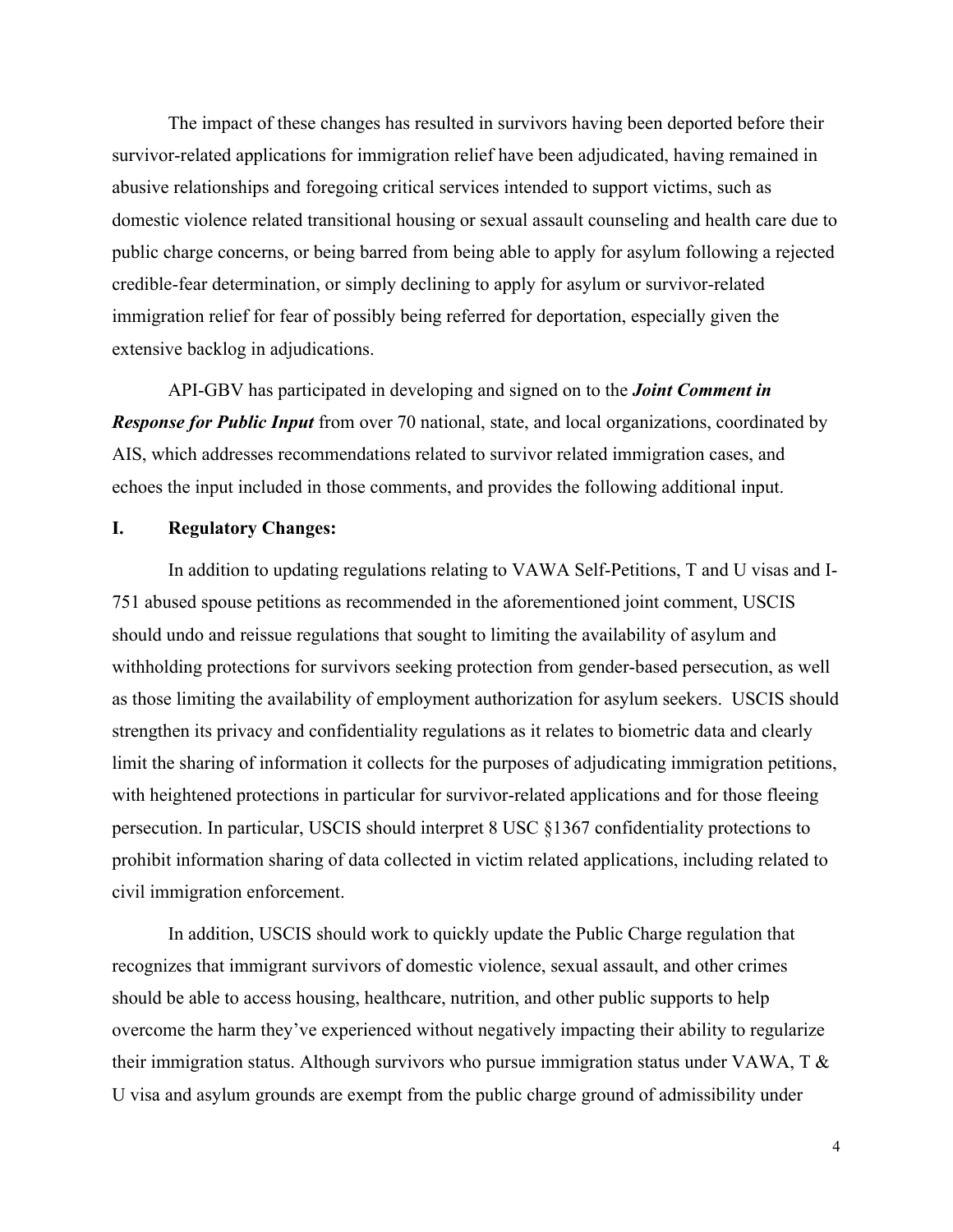INA §212(a)(4), many victims of domestic violence, sexual assault, and human trafficking, along with their family members, seek status in other, non-victim based, immigration categories. USCIS should consider the purpose and intent of the Family Violence Option in the 1996 Personal Responsibility and Work Opportunity Reconciliation Act (PRWORA)<sup>16</sup> which recognized the importance of access to benefits to support victims of domestic violence and provided exemptions from program requirements that would unfairly punish or put victims at further risk of family violence, and should expand exemptions from the Public Charge ground, or at a minimum, expanding eligibility for waivers at a minimum for survivors of domestic and sexual violence to avoid punishing survivors for the violence they've experienced, or putting them at further risk of violence.

In addition, USCIS should clarify definitions such as "primarily dependent" and "subsistence," as well as time periods for USCIS to consider in evaluating the totality of circumstances test that accommodates the need for survivors of gender-based violence to access benefits to escape and overcome violence. Relatedly, USCIS should provide a clear list of benefits that count as factors in a public charge determination, as well as a guidance clarifying examples of benefits that do not count as factors. This is particularly important for survivors who are accessing victim services and benefits, including cash assistance provided by programs funded under the Violence Against Women Act, Family Violence Service Prevention Act, Victims of Crime Act, Sexual Assault Services and Prevention Act, the Rape Prevention and Education Act, the Child Abuse Prevention and Treatment Act, and Trafficking Victim Protection Act, among others, as well as state and locally funded programs intended to address the needs of victims. One particularly heartbreaking example of the need for such clear guidance is that of a Washington State rape survivor who chose to forego a Sexual Assault Nurse Examiner ("SANE") exam and related medical care and counseling because she feared that doing so would preclude her from receiving lawful permanent residency or citizenship in the future due to the public charge grounds.<sup>17</sup> Other survivors have declined critical supports such as

<sup>&</sup>lt;sup>16</sup> Personal Responsibility and Work Opportunity Reconciliation Act of 1996, Pub.L. 104-193 (1996); 42 U.S.C. § 602 (a)(7)

<sup>&</sup>lt;sup>17</sup> Brief of Amici Curiae Nonprofit Anti-Domestic Violence and Sexual Assault Organizations in Support of Plaintiff's Motion for Preliminary Injunction. "State of Washington et al v. DHS et al. (Sept. 19, 2019), available at http://bit.ly/2mfArzU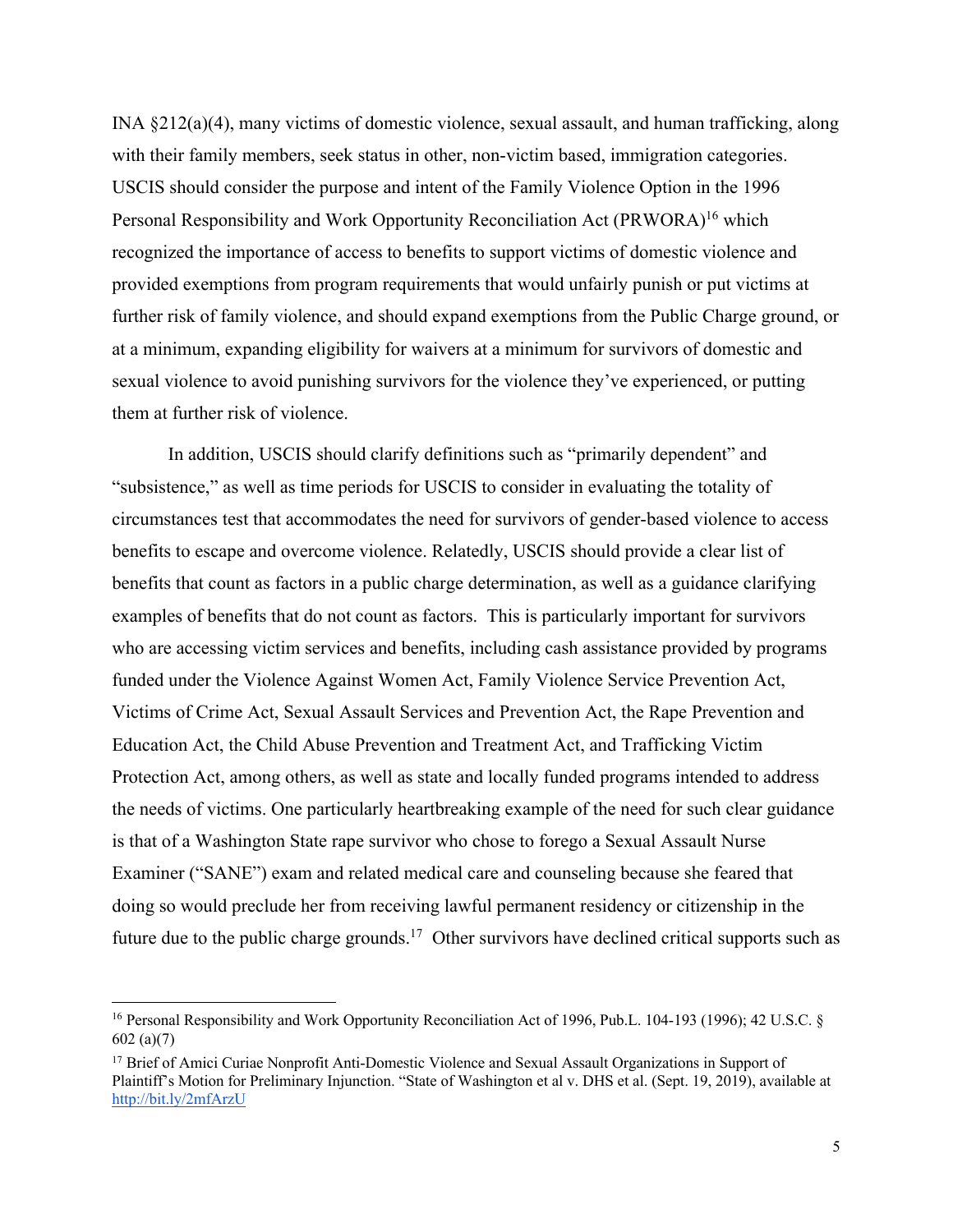transitional housing or benefits for their children that likely would not have counted under the 2019 Public Charge rule due to the lack of clarity.

### **II. Procedural Recommendations**

1) Staffing

USCIS should significantly increase staffing for survivor-based and humanitarian applications for immigration relief. Currently there are over 268,000 individuals awaiting a Uvisa,<sup>18</sup> and over 394,000 asylum applications yet to be processed as of the 1st quarter of FY21, accompanied by extremely lengthy processing times.<sup>19</sup> USCIS currently estimates that adjudication of a Form I-918 for crime victims by the Vermont or Nebraska Service Center will take 59.5 to 60 months,<sup>20</sup> and there are also asylum applications that have been pending for at least that long if not longer.

The Biden Administration's FY2022 discretionary funding request allocates \$345 million for USCIS to address application backlogs. USCIS must prioritize quickly and efficiently implementing this funding to increase staffing to address these backlogs, develop fairer adjudication processes for those in the backlog, and fund additional officers processing survivorrelated cases at the Vermont and Nebraska Service Centers to address VAWA, T & U cases, along with asylum officers, and timely issue employment authorization for VAWA selfpetitioners, U visa applicants, SIJS applicants, and T visa applicants at most within six months, and asylum applications pending 180 days as soon as possible in order to mitigate the harm that survivors face by the long USCIS processing delays.

2) Training:

Along with funding additional officers, it is critical that they are trained in not only the requirements of the relevant program, but also on the unique dynamics of gender-based harms, including as they relate to persecution. For example, training must include information on social stigmas/community and family ostracization, economic isolation, internalized shame, repeat

https://www.uscis.gov/sites/default/files/document/reports/I918u\_visastatistics\_fy2021\_qtr1.pdf  $\frac{19}{19}$  USCIS processing delays are largely due to policy changes implemented under the last administration that have needlessly created inefficiencies. *See, e.g., AILA Policy Brief: Crisis Level USCIS Processing Delays and Inefficiencies Continue to Grow* (February 26, 2020)

https://www.congress.gov/116/meeting/house/110946/witnesses/HHRG-116-JU01-Wstate-Dalal-DheiniS-20200729-SD002.pdf.

<sup>&</sup>lt;sup>18</sup> USCIS. Form I-918, Petition for U Nonimmigrant Status, by Fiscal Year, Quarter, and Case Status (Fiscal Year 2021, 1st Quarter, Oct. 31 - December 31, 2020), available at

<sup>&</sup>lt;sup>20</sup> See USCIS, "Check Case Processing Times," https://egov.uscis.gov/processing-times/ (last visited May 18, 2021))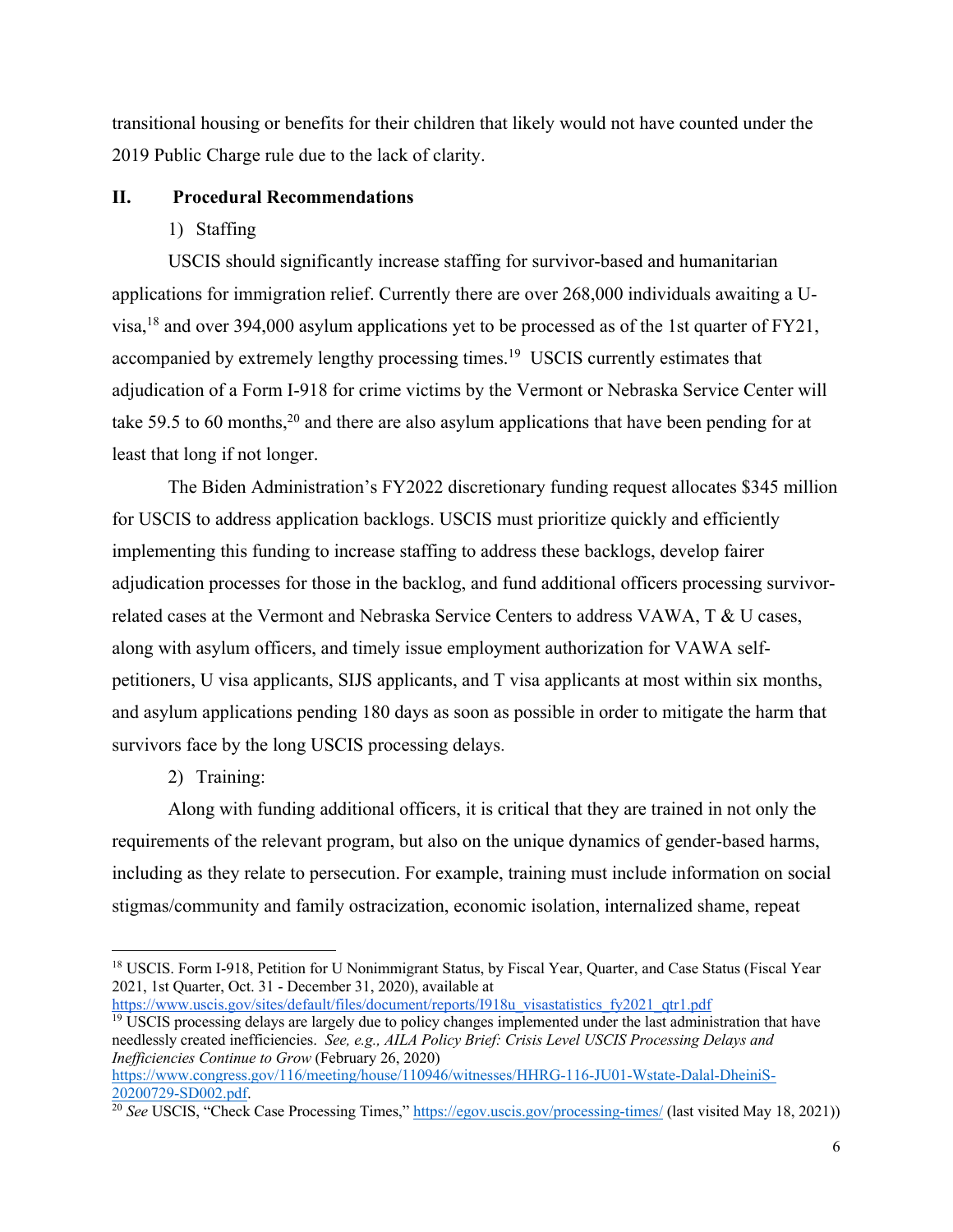victimization, economic abuse, etc., and how these dynamics impact fact-finding, evidence gathering, and presentation of testimony.

For those adjudicating survivor related claims, it is further critical that training include information on the impact of trauma and PTSD on evaluation of credibility, including researchbased information on memory, how trauma is encoded, and how trauma interferes with the linear recall and recounting of information. Cultural norms of interviewee presentation, internalized shame and stigmas, and the limits of subjective adjudicator perception of demeanor, candor, and responsiveness to assess credibility of trauma survivors should also be addressed.

3) Discretion

USCIS should reissue policy manual guidance regarding the use of discretion in USCIS adjudications, including adjustment of status and applications for discretionary employment authorization.21 The discretionary factors currently contained in existing guidance effectively punish survivors for the harm they have experienced, by failing to account for the realities of individuals applying for survivor-based or humanitarian protections and how common it is for negative factors to arise as a *consequence* of victimization, persecution, economic instability, and/or trauma. Updated guidance should provide examples of how survivors are impacted by trauma, including how trauma survivors may engage in unfavorable activity as a result, and USCIS should ensure that all adjudicators in cases involving survivor related protections or asylum receive training on trauma and related natural responses.

4) Forms

In all relevant forms, USCIS should eliminate unnecessary questions and documentary evidence collection on immigration forms that request extraneous information and are unrelated to eligibility for the immigration benefit being sought. Overall, USCIS should shorten the length of immigration forms, as current forms request information well beyond the statutory requirements for benefits, which places additional burdens on applicants who must obtain extra and unnecessary evidence, sometimes placing survivors at additional risk of harm, and which increases the cost for legal representation. In addition, there is an increased burden on USCIS officers who must then verify this information.

<sup>&</sup>lt;sup>21</sup> Use of Discretion for Adjustment of Status Policy Alert November 17, 2020; Use of Discretion Applying Discretion in USCIS Adjudications Policy Alert July 15, 2020, and Applications for Discretionary Employment Authorization Involving Certain Adjustment Applications or Deferred Action, Policy Alert January 14, 2021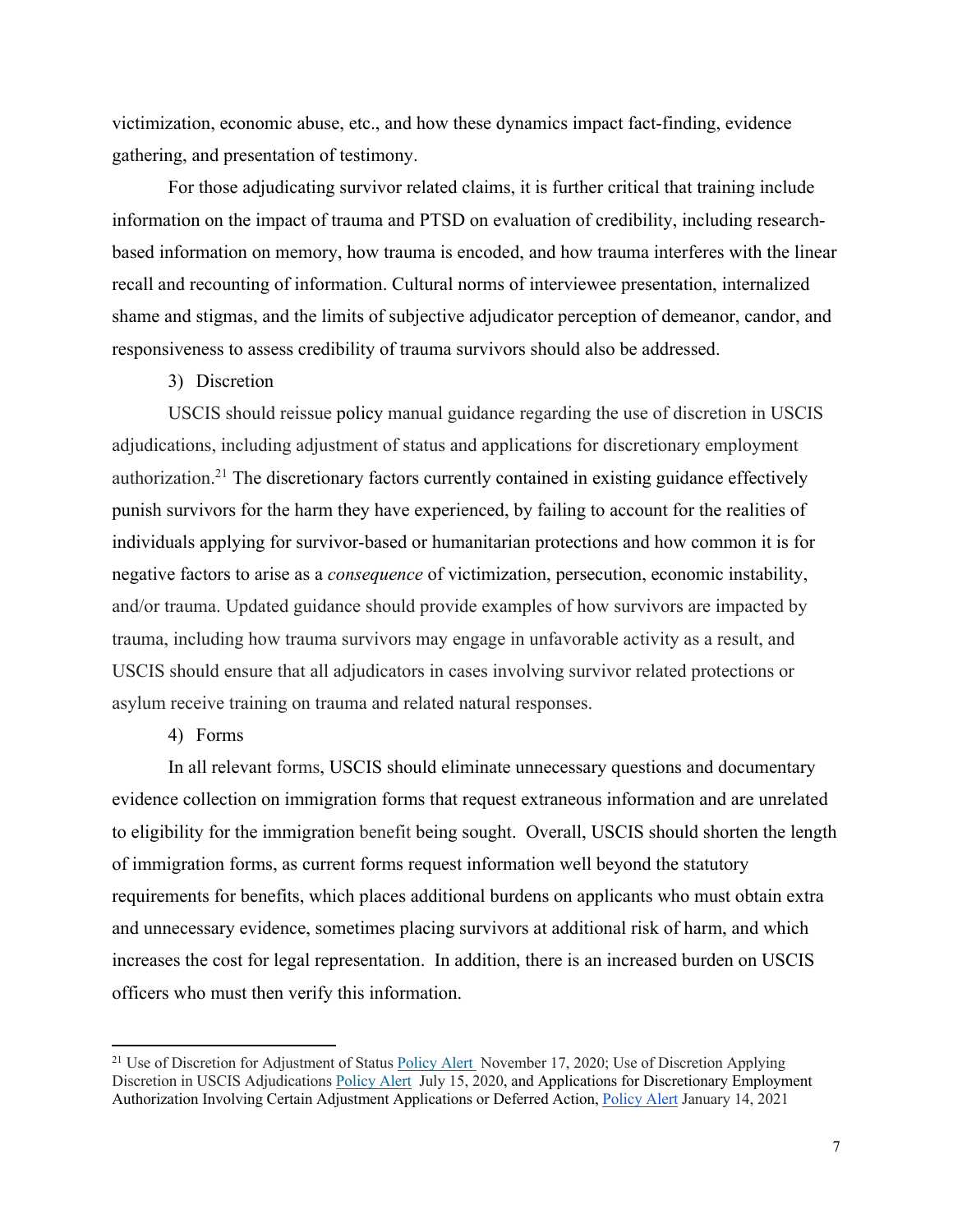In particular, questions that relate to inadmissibility should be modified and reduced so that they are not overbroad. For example, the 08/25/2020 version of the I-765 application for employment authorization significantly increases the evidentiary burden asylum applicants seeking an EAD by seeking criminal history background information that is not only duplicative to information needed for the underlying asylum application but also irrelevant to eligibility for employment authorization.

Similarly, questions on the I-485-Application to Register Permanent Residence or Adjust Status and its instructions should be modified to limit the question that asks that the applicant list membership in "any organization, association, fund, foundation, party, club, society or similar group" anywhere in the world, at any time in their life. Such question is overly broad and goes well beyond any statutory requirements. In addition, the I-485 should eliminate questions about usage of public benefits that are not related to a public charge determination. The form and instructions should instead focus only on whether the applicant had utilized cash assistance for income maintenance or institutional long-term care at government expense- the programs that are relevant in a public charge determination, with concurrent heading changes to indicate the question is about public charge rather than public benefits more broadly.

In addition, for all applications that require biometrics, such as Form I-485 and N-400, among others, USCIS should continue the pandemic practice of reusing previously submitted biometrics information, so that survivors do not continue to be burdened to repeatedly attend appointments for collection, given that biometric information does not change over time.

## 5) Privacy

Relatedly, USCIS must strengthen privacy and confidentiality protections as well as notice to applicants about its information sharing practices related to how personally identifying information about individuals, including biometrics, is shared between agencies,  $^{22}$  as the security of that information is potentially compromised due to the increasing number of people authorized to access the information, as well as increased risks of unauthorized access and hacking. This is especially true of survivors of domestic violence, sexual assault, stalking, human

<sup>22</sup> DHS, FBI, and DOD are in introducing new standards that allow their primary biometric databases to "communicate natively, 'in their own language.' Chris Burt, *U.S. agencies working on standard for seamless communication between biometric databases*, Biometric Update (Sept. 26, 2018), at https://www.biometricupdate.com/201809/u-s-agencies-working-on-standard-for-seamless-communicationbetween-biometric-databases.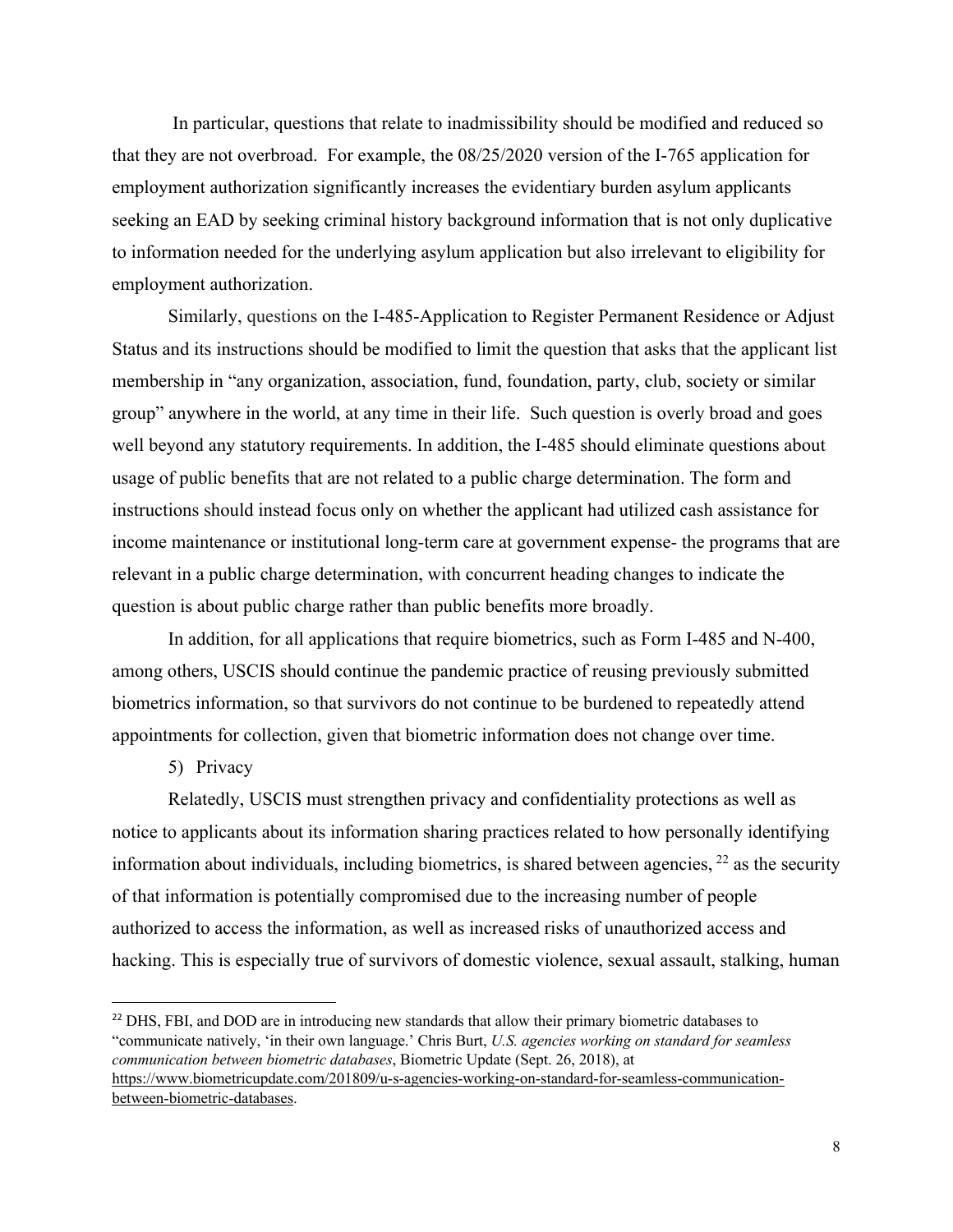trafficking, persecution, and other crimes who may have justified concerns about what information is collected, how information is stored and with whom and for what purpose it might be shared. For example, in cases of domestic violence or stalking where the abuser or the abuser's friends or family are in law enforcement, this raises significant security concerns regarding who may potentially have access to biometric databases.<sup>23</sup>

In addition, FDNS should stop collecting social media information from applicants from applicants for immigration benefits, in particular for asylum seekers and refugees, especially given the lack of links to national security concerns, 24 as well as potential risks that storage or data-sharing about such social media information could pose for those fleeing persecution.

#### III. **Outreach and Customer Service**

USCIS should conduct large-scale outreach and public education regarding policy changes to help reverse the chilling effects and other harm of the Trump-era regulations and policy, including those relating to survivor related applications, Public Charge, and asylum. Of particular importance is in-language outreach and education across diverse communities, including through the development of updates for the public in languages beyond English and Spanish, and through ethnic media and with ethnic community leaders. With respect to outreach on the public charge rule, USCIS should partner with benefits-granting agencies, including HHS and HUD, as well as DOJ (OVW & OJP) to engage in outreach to inform the survivor advocacy community about how utilization of services and benefits to address abuse and trafficking relate to a public charge determination.

In addition, USCIS should reinstate the regular stakeholder meetings hosted by those in leadership, both on-site and telephonically (or by video conference) so that stakeholders can engage with USCIS on the processing of survivor-based and humanitarian applications, as well as outreach campaigns and community education.

### **IV. Conclusion**

Thank you for the opportunity to provide input about ways in which USCIS regulations, policies and procedures can be improved to address the needs of those seeking immigration

https://www.theatlantic.com/national/archive/2014/09/police-officers-who-hit-their-wives-or-girlfriends/380329/ <sup>24</sup> Off. of Inspector Gen., U.S. Dep't of Homeland Sec., OIG-17-40, DHS' Pilots for Social Media Screening Need Increased Rigor to Ensure Scalability and Long-Term Success (2017); Faiza Patel et al., Brennan Ctr.,

<sup>&</sup>lt;sup>23</sup> https://web.archive.org/web/20200409070910/http://womenandpolicing.com/violenceFS.asp;

Social Media Monitoring (2020), available at https://www.brennancenter.org/publication/social-media-monitoring.